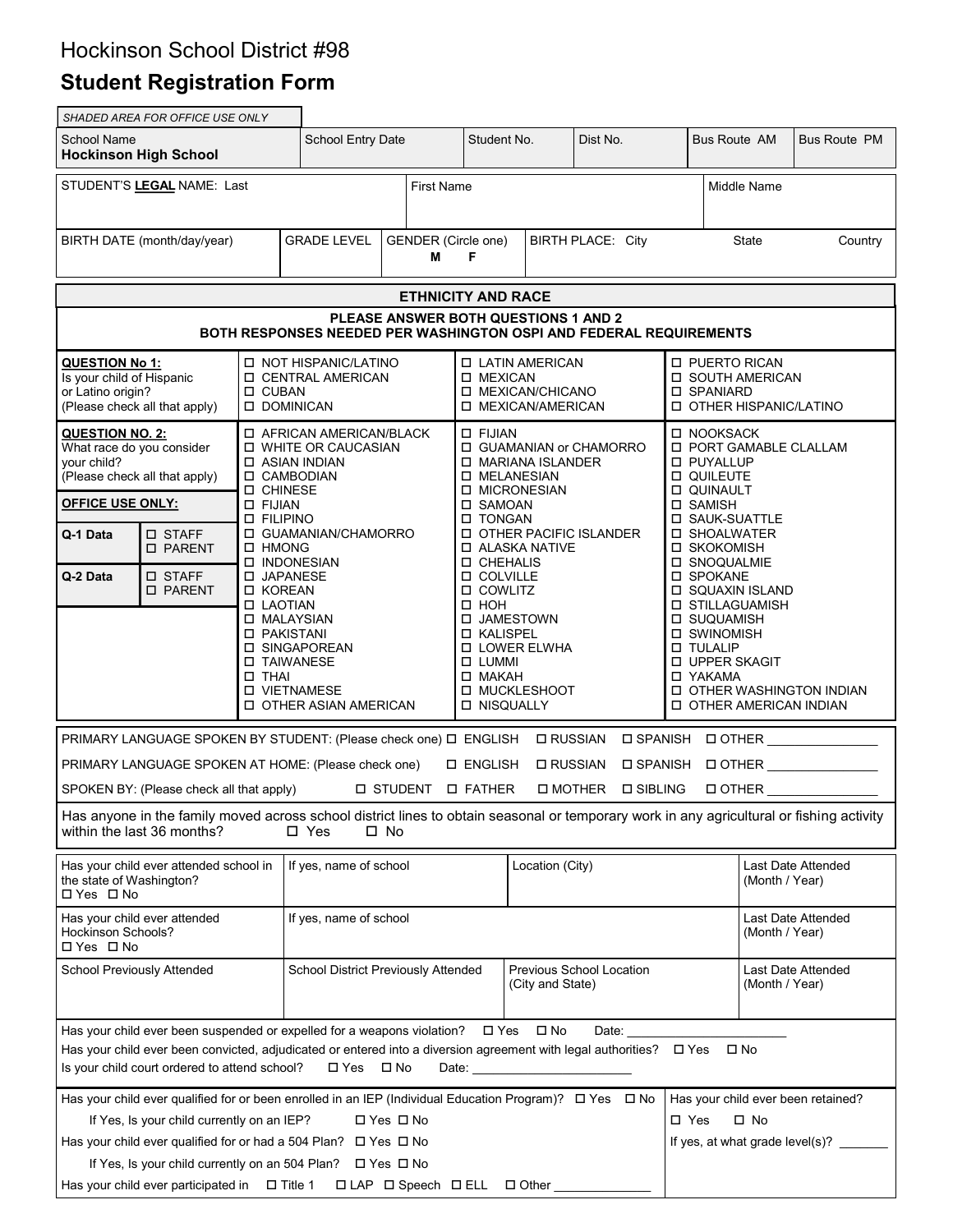|  |  |  |  | Student is a member of the following: |
|--|--|--|--|---------------------------------------|
|--|--|--|--|---------------------------------------|

U.S. Armed Forces (Active Duty)

 U.S. Armed Forces (Reserves) National Guard (Washington/Oregon)

| 4"<br>"2"                                           | <b>PRIMARY HOUSEHOLD</b> (Parents/Guardians)<br>Last Name<br>Last Name | <b>First Name</b><br><b>First Name</b> | $\Box$ Mr.<br>$\Box$ Mrs.<br>$\square$ Ms.<br>$\Box$ Mr.<br>$\Box$ Mrs.<br>$\square$ Ms. | <b>STUDENT LIVES WITH</b><br>$\Box$ Both parents<br>$\Box$ Mother only<br>$\square$ Father only<br>Grandparents<br>□<br>Father/Stepmother<br>$\Box$<br>□ Mother/Stepfather<br>□ Guardian □ Agency<br>$\Box$ Other | <b>PRIMARY PHONE</b><br>(include area code)<br>Number is:<br>Number is unlisted:<br>Number is long distance: $\square$ Yes | $\Box$ Home $\Box$ Cell<br>$\square$ No<br>$\square$ Yes<br>$\square$ No |
|-----------------------------------------------------|------------------------------------------------------------------------|----------------------------------------|------------------------------------------------------------------------------------------|-------------------------------------------------------------------------------------------------------------------------------------------------------------------------------------------------------------------|----------------------------------------------------------------------------------------------------------------------------|--------------------------------------------------------------------------|
| PARENT/GUARDIAN "1"<br>$\Box$ cell or $\Box$ home ( |                                                                        |                                        |                                                                                          | PARENT/GUARDIAN '2"<br>$\Box$ cell or $\Box$ home (                                                                                                                                                               |                                                                                                                            |                                                                          |
| Dwork(<br><b>RESIDENT</b><br><b>ADDRESS</b>         | <b>Street Address</b>                                                  |                                        |                                                                                          | $\square$ work (<br>City                                                                                                                                                                                          | <b>State</b>                                                                                                               | Zip                                                                      |
| <b>MAILING</b><br><b>ADDRESS</b><br>(if different)  | <b>Street Address or PO Box</b>                                        |                                        |                                                                                          | City                                                                                                                                                                                                              | <b>State</b>                                                                                                               | Zip                                                                      |
| <b>EMAIL</b><br><b>ADDRESS</b><br>(optional)        |                                                                        |                                        |                                                                                          |                                                                                                                                                                                                                   |                                                                                                                            |                                                                          |

Family 1 Parent/Guardian is a member of the following:

U.S. Armed Forces (Active Duty)

U.S. Armed Forces (Reserves)

National Guard (Washington/Oregon)

 $\Box$  More than one parent/guardian is a member of any service listed above

| "1"<br>"2"                                         | <b>SECOND HOUSEHOLD</b> (Parents/Guardians)<br>Last Name<br>Last Name | <b>First Name</b><br><b>First Name</b> | $\Box$ Mr.<br>$\Box$ Mrs.<br>$\square$ Ms.<br>$\Box$ Mr.<br>$\square$ Mrs.<br>$\square$ Ms. | <b>RELATIONSHIP</b><br>$\Box$ Father only<br>$\Box$ Mother only<br>$\Box$ Grandparents<br>□ Father/Stepmother<br>□ Mother/Stepfather<br>□ Guardian □ Agency | PRIMARY PHONE<br>(Include Area Code)<br>Number is:<br>Number is unlisted:<br>Number is long distance: $\square$ Yes | $\Box$ Home $\Box$ Cell<br>$\square$ Yes | $\square$ No<br>$\square$ No |
|----------------------------------------------------|-----------------------------------------------------------------------|----------------------------------------|---------------------------------------------------------------------------------------------|-------------------------------------------------------------------------------------------------------------------------------------------------------------|---------------------------------------------------------------------------------------------------------------------|------------------------------------------|------------------------------|
| PARENT/GUARDIAN "1"<br>□cell or □home (            |                                                                       |                                        |                                                                                             | PARENT/GUARDIAN '2"<br>$\Box$ cell or $\Box$ home (                                                                                                         |                                                                                                                     |                                          |                              |
| $\square$ work (                                   |                                                                       |                                        |                                                                                             | $\square$ work (                                                                                                                                            |                                                                                                                     |                                          |                              |
| <b>RESIDENT</b><br><b>ADDRESS</b>                  | <b>Street Address</b>                                                 |                                        | City                                                                                        |                                                                                                                                                             | <b>State</b>                                                                                                        | Zip                                      |                              |
| <b>MAILING</b><br><b>ADDRESS</b><br>(if different) | Street Address or PO Box                                              |                                        | City                                                                                        |                                                                                                                                                             | <b>State</b>                                                                                                        | Zip                                      |                              |
| <b>EMAIL</b><br><b>ADDRESS</b>                     |                                                                       |                                        |                                                                                             |                                                                                                                                                             |                                                                                                                     |                                          |                              |
|                                                    |                                                                       |                                        |                                                                                             |                                                                                                                                                             |                                                                                                                     |                                          |                              |

Family 2 Parent/Guardian is a member of the following:

U.S. Armed Forces (Active Duty)

U.S. Armed Forces (Reserves)

National Guard (Washington/Oregon)

 $\Box$  More than one parent/guardian is a member of any service listed above

| Is there a joint custody or parenting plan in effect? $\Box$ Yes $\Box$ No |  | (If yes, plan must be on file with school for enforcement) |
|----------------------------------------------------------------------------|--|------------------------------------------------------------|
| Is there a restraining order in effect ? $\Box$ Yes $\Box$ No              |  | (If yes, plan must be on file with school for enforcement) |

Restraining order is against: